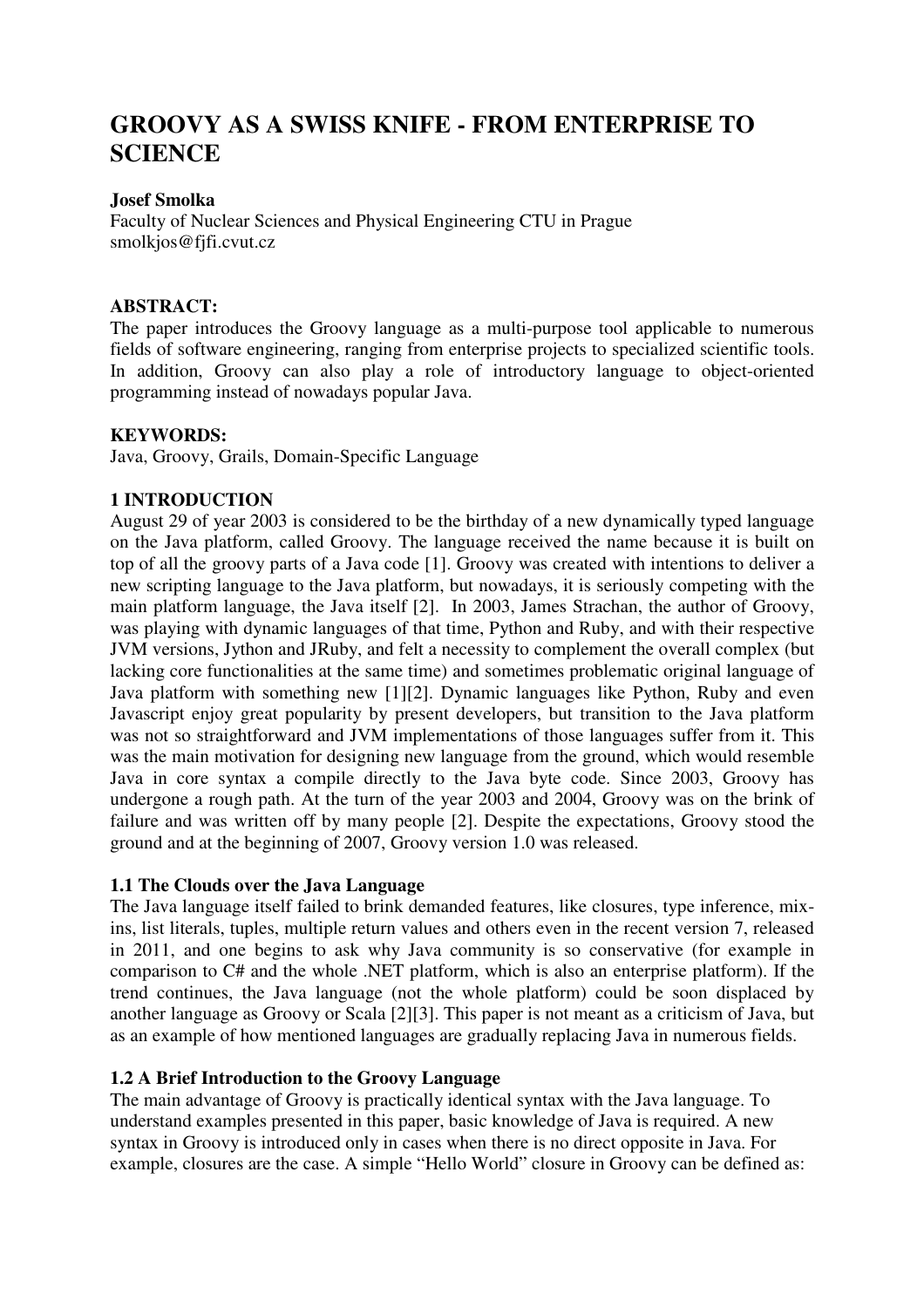def hello = { println "Hello World!" } Of course, closures in Groovy can be parameterized. Parameters of the closure are listed before the -> operator:

def min =  $\{a, b \rightarrow a < b$  ?  $a : b\}$ 

Closures can have so-called free variables, which are not listed in parameters list and are bound to variables of a context, where is the closure defined. There is also an implicit variable *it*, which corresponds to the first argument (if omitted). The main advantage is in use of the closure as the last method argument. For this case special method call syntax is introduced. Many standard collection methods take a closure as the last argument:

def numbers =  $[1, 5, 8, 2, 3, 10]$ assert numbers.collect{a -> a + 1 } ==  $[2, 6, 9, 3, 4, 11]$ 

In this example, the *collect* method, which takes a closure as the last argument, is used to transform collection of numbers. Notice also a use of a collection literal. Other features of Groovy will be demonstrated further in the paper.

#### **2 GROOVY AS A CORE OF J2EE PROJECTS**

The vast majority of J2EE (Java Enterprise Edition) projects are still written in the pure Java language, as Java is the main language of the platform and enjoys considerable attention from framework, library and IDE developers and, first of all, support from such a colossus such as Oracle corporation is. The J2EE standard, in essence, is so tremendous and general that is practically impossible for common developers to utilize standard implementations in JDK (Java Development Kit). This fact made a space for many frameworks to emerge and to fill in the gap between the platform and a developer. Nevertheless, even if the developer utilizes such a framework, there is still a gap between needs of the developer and facilities that the core language provides. The gap has to be overcome by additional libraries, like Apache Commons, which have been substituting missing features in Java for many years.

## **2.1 Grails Rapid Development Framework**

One of the most acclaimed application development frameworks for J2EE is, without debate, Spring. However, even Spring is suffering from design flaws in Java language. Let us imagine that the Spring framework is mixed with Groovy and a well-known concept called convention over configuration (or coding by convention). The result is called Grails – rapid, dynamic and robust application development framework for the Java platform, in which developer does not have to write single line of Java code (if omitting the fact, that the syntax of Groovy and Java is identical in many cases).

#### **2.2 Grails Example**

Let us consider following scenario. A tiny web application that should consume a specific web service has to be developed. The application should ask a user for some filter conditions, retrieve a list of objects from the web service, filter the list and present it back to the user. This is a quite common use-case in nowadays information systems. A core of a plain J2EE implementation would be a HTTP servlet, registered in the web.xml configuration file, which would take parameters from the HTTP request (filter inputs) and do the specified logic. As the service in the model situation is not backed up by any database system, the most tedious part to implement is a transformation of the received collection, although a collection of objects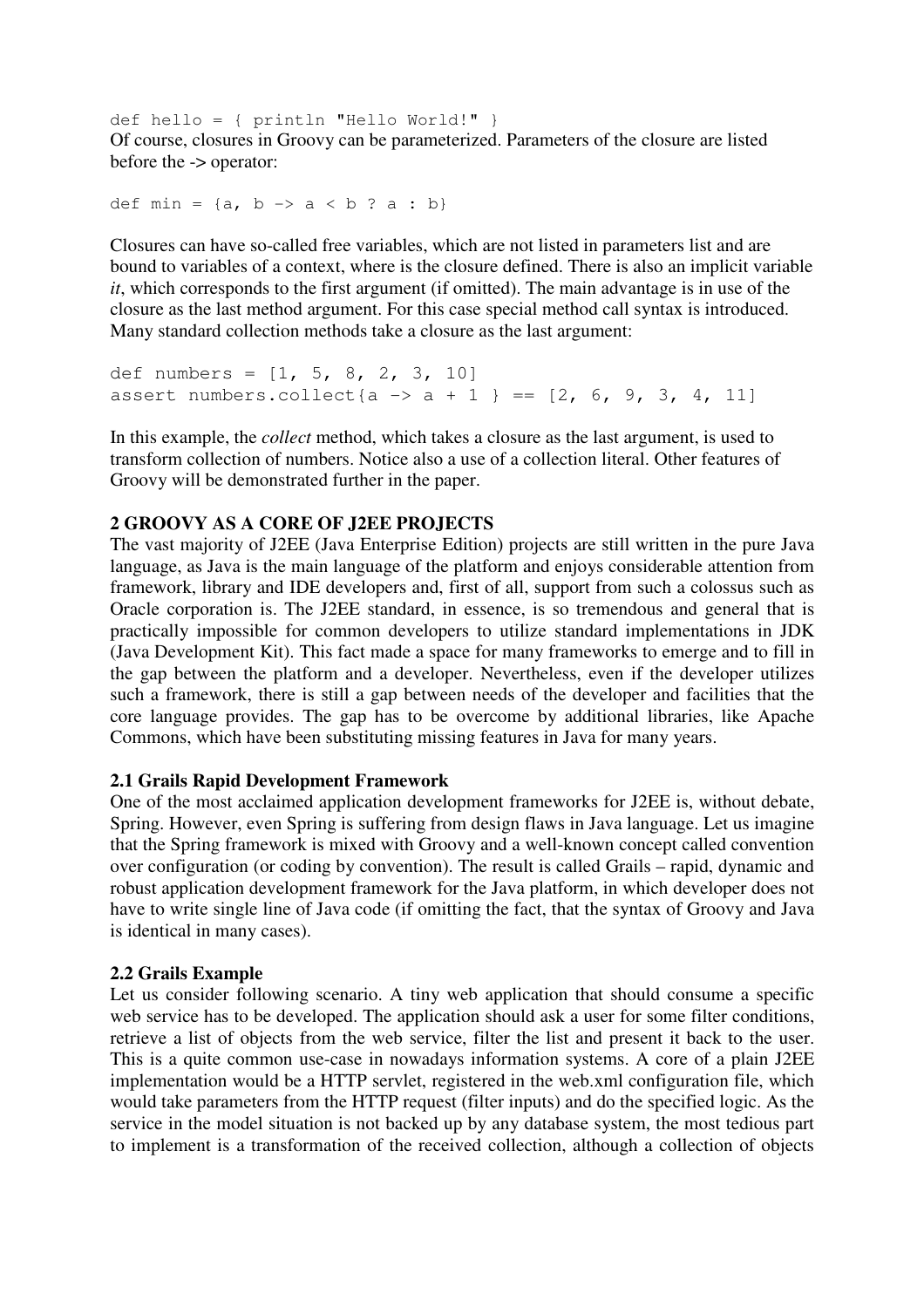manipulation is an integral part of OOP. Let us take a look how Grails and Groovy deal with the described model scenario.

First of all, a domain object (a logical container for domain information) representing an item in the received collection has to be defined. For simplicity, the object has only two properties and is defined as follows:

```
class Item { 
   String name 
   String key 
}
```
Notice that in Groovy, beans are defined with much more simpler syntax. A field with no access modifier is considered to be a private property with implicit public getter and setter. A default bean constructor, which takes map as an argument is also worth mentioning. It is possible to instantiate previously defined Item bean with the code: new Item(name: 'it1', key: 'abc'). Next, a bean representing a user input (a command object) is defined:

```
Class FilterCommand { 
   String name 
   String key 
   static constraints = { 
    key (matches: [(a-zA-Z)*') } 
}
```
An instance of this bean is automatically created by a controller, which will be defined later (controller as in model-view-controller design pattern). It is true, that the domain object could also be used as a command object as well in the scenario, but it is not recommended mainly because of security concerns. The definition of command and domain beans can also contains validation rules as shown in the definition of the *FilterCommand* bean. So far, only the data were addressed, but no application logic. In Spring, as well as in Grails, it is a good manner, to implement an application logic in so-called service classes. The service class for the presented scenario could looks like this:

```
class ItemService { 
   static transactional = false 
   def getItems = {FilterCommand cmd -> 
     def list = callService() 
    return list.findAll{it.name == cmd.name &\& it.key == cmd.key}
   } 
}
```
The service is marked as non-transactional, as it is not backed up by any transactional database. The only implemented logic is a filtration of the received collection (done by the closure). For a controller, handling a HTTP request, there is no substantial work to do, just to delegate the work.

```
class FilterController { 
   def itemService
```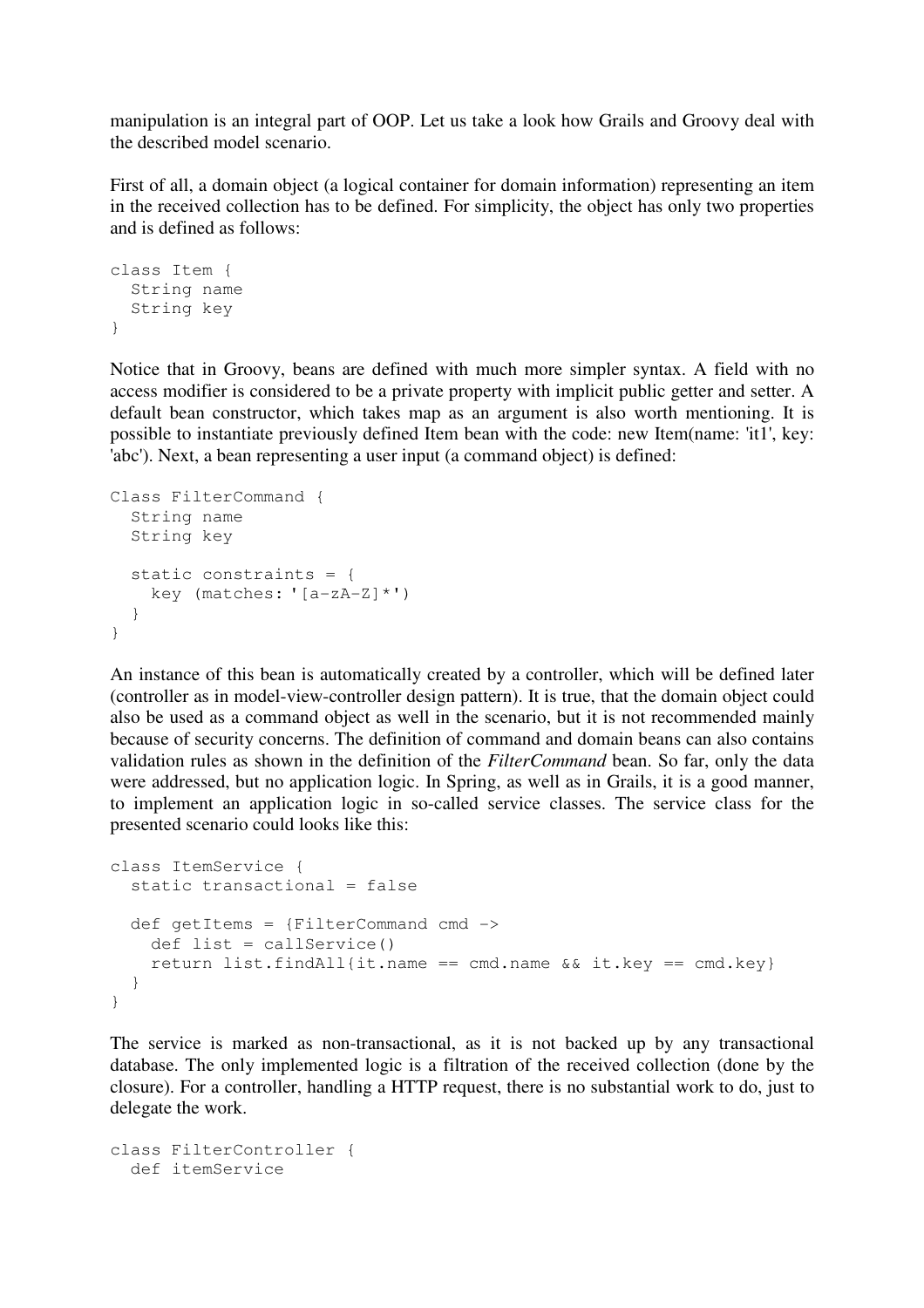```
 def filter = { FilterCommand cmd -> 
     render(view: 'list', model: [items: itemService.getItems(cmd)]) 
   } 
}
```
Dependency injection of an *ItemService* instance is done automatically by the Spring's inversion of control container, which is integrated into Grails.

To sum it up, the main benefit of Grails is the expression power. The combination of Groovy with the Spring Web MVC framework and convention over configuration concept results in a development tool that allows a developer to concentrate more on the problem domain and not on the implementation itself.

## **3 GROOVY AS A DOMAIN-SPECIFIC LANGUAGE**

Developers, who are not yet prepared to abandon Java as their primary language, often use Groovy as DSL (Domain-Specific Language). For example, in Oracle ADF, Groovy is used as an expression language for definition of transient attributes [4]. An application data model in ADF is described by XML metadata, which are used by an object-relational mapping framework to work with relational databases. Defined entities and views can have transient attributes that have no direct mapping to a database. Those attributes are defined with Groovy and are evaluated at runtime (after SQL query execution). For example, consider a classic ", employee – department" schema with a one-to-many association. To sum salaries of all active employees in a department, one can define a transient attribute with following Groovy expression:

```
employees.sum('active ? salary : 0')
```
The *employees* variable is an accessor for the one-to-many association. The string argument of the sum method is in fact a Groovy expression as well, which is evaluated for every instance of the *Employee* entity participating in the association. The same result can be, of course, achieved with the SQL query itself, but there are situations in which the dynamic behavior (dynamic in a way that it is not necessary to execute the SQL query) is preferred.

Groovy in Oracle ADF plays only a minor part. In following paragraphs, I would like to mention more complex applications of Groovy as DSL.

## **3.1 Using Groovy to Promote a Declarative Style of Programming**

During development of an enterprise information system for an electricity company, Groovy was employed as an expression language to support a hierarchical metadata system. Common use-cases, such as data input and presentation, in the system are described with a tree graph [5]. There are two kinds of nodes in the graph:

- control nodes, which resemble three basic structures of structural programming sequence, selection and iteration,
- and specialized nodes describing computational rules, input wizards, validation rules, exports and reports.

Every node has set of properties, which are, in fact, Groovy expressions. Those expressions state conditions of processing, rendering, resulting content and so on. Since the Groovy is very similar to Java in syntax, developers had no problem with the adaptation to a new way of business logic implementation. The use of lambda expressions together with the Groovy collection API greatly influenced the efficiency of a development process [5].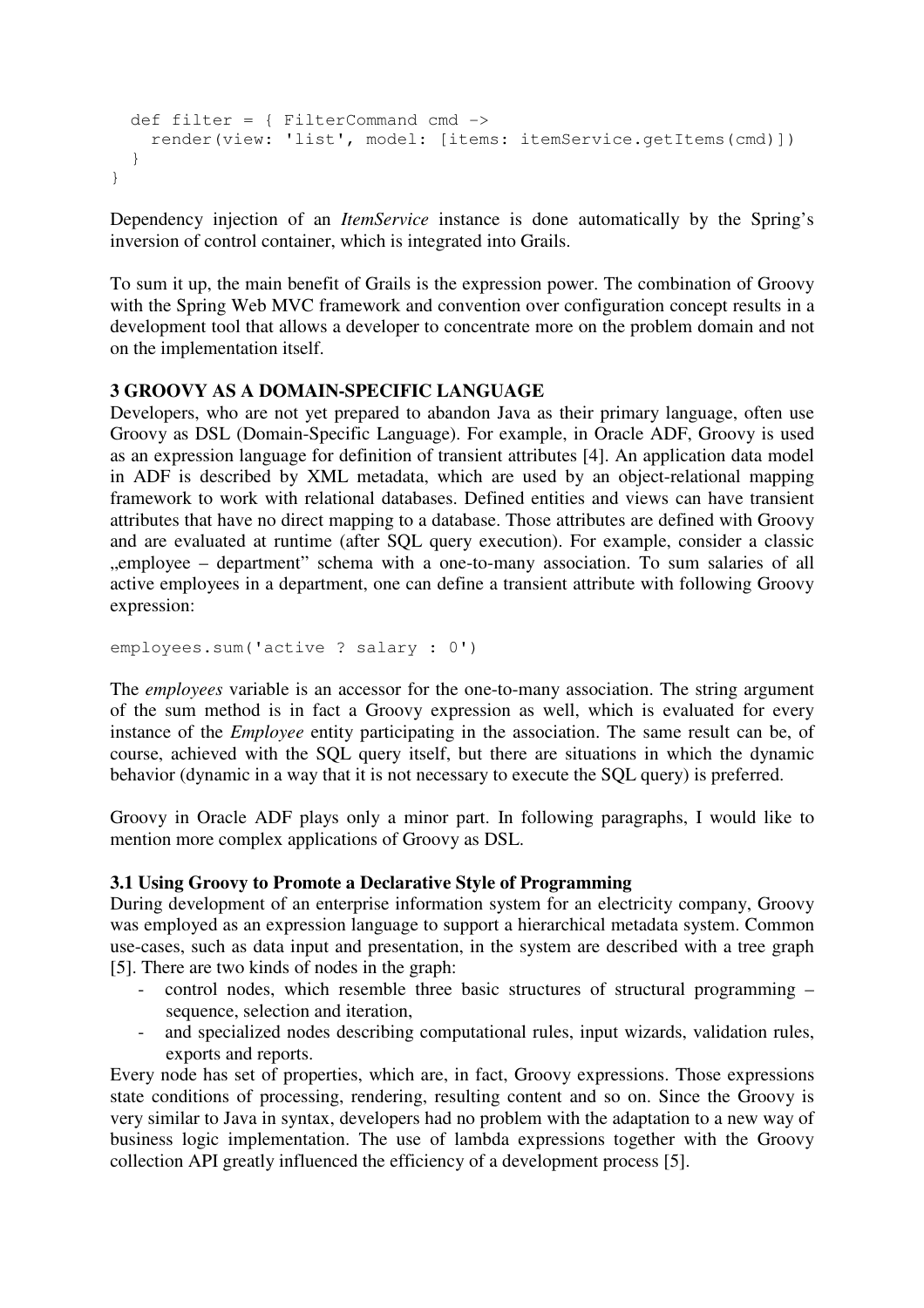Oracle ADF uses a similar approach. Whole web application is described by tree of components (task-flow, user interface, data model). Properties of these components are defined as Groovy expressions. On the other hand, the application logic is still written in pure Java.

# **3.2 Groovy among Bacteria**

Simulation of a single bacterial colony is a quite common task in the field of software engineering. During the research of patterning of mutually interacting bacterial bodies, special simulator software was designed and implemented. A core of the simulator consists of a simple in-memory object database system with spatial indexing, object pools and a query language based on Groovy [6].

What experiments are simulated? Research shows, that monoclonal bacterial body can be greatly influenced by a presence of another body of the same strain in a way that indicates complex communication capabilities. This phenomenon is called quorum sensing. Goal of the experiments is to determine the mechanism how bacteria react to quorum signals and how multispecies bodies are built [6].

A data model covering needs of such simulation is not complicated and consists of only four main classes:

- Experiment In relational database, this would represent something like a database schema. It is kind of an umbrella for all other objects in the database.
- Location The simulator is counting with discrete grid models, so Location represents one cell in a grid.
- Entity General object with distinguishable attributes and behavior suitable for individual-based simulations.
- Substance An object proposed for reaction-diffusion simulations.

In result, a model of colony interactions is implemented by sequence of database queries. Proposed database system supports work in a pseudo-transaction context. All database updates are recorded to a special log. The log is applied to real data during commit of transaction. Queries on data are not influenced by the change logged during the transaction. This kind of behavior may seem odd on the first glance, but perfectly fits the nature of work during evaluation of a single step in a colony evolution [6].

Let take a look at signal substance diffusion model and a respective implementation in the simulator.

$$
\frac{\partial C}{\partial t} = D \left( \frac{\partial^2 C}{\partial x^2} + \frac{\partial^2 C}{\partial y^2} \right) \qquad (1) \qquad \Delta c_{S_{ij}} = \frac{D \Delta t}{(\Delta x)^2} \left( \sum_{S_{kl} \in O(S_{ij})} c_{S_{kl}} - 4c_{S_{ij}} \right) \qquad (2)
$$

An equation 1 is a classic diffusion equation, which is transformed into a discrete equivalent (equation 2) on a rectangular grid. The implementation in the simulator looks like this:

```
def S = \{ L, w \rightarrow \} return d.s.loc(L.x+w?.x?:0, L.y+w?.y?:0)?.subst(p.signal) ?: 0.0 
} 
def SD = \{ L \rightarrowdef SSR = p.WAYS.sum \{w \rightarrow S(L, w)\}\def SI = SP * (SSR - 4 * S(L, null))
```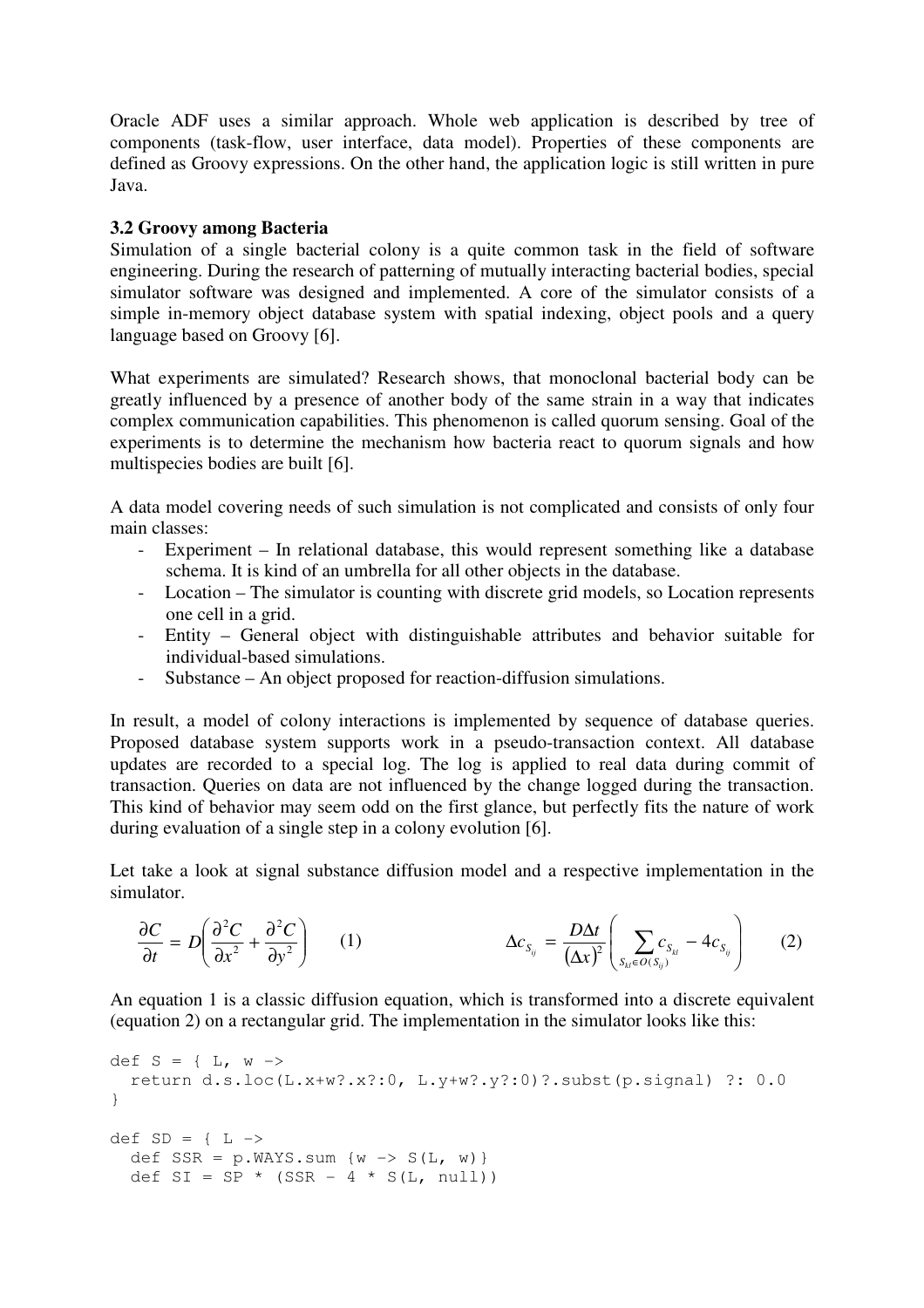```
 L.add(p.signal, SI) 
} 
d.s.locations.each\{L \rightarrow SD(L)\}\
```
The first is a closure for getting signal concentration in the specified direction. Respective location in a grid is obtained with a help of spatial index, which is accessed by the *loc* method of the current space *s* in the database *d*. The location is addressed by x and y coordinates, which are evaluated as a sum of position of the current location *L* and a specified way *w*, which can be null. Note the use of *Safe Navigator Operator ?.* to avoid *NullPointerException* when accessing property on a null object and the *Elvis Operator ?:* to shorten the classic ternary operator if one of the results is null.

The value of the concentration is returned by the *subst* method for the specified substance instance *p.signal*.

The second closure *SD* deals with the signal concentration in the actual location *L*, it is an implementation of the inner part (in parentheses) of the equation 2. The dynamic variable *SSR* is signal concentration in surroundings of the location. The variable *SI* is the signal fluctuation in the location. The last statement is an application of the closure *SD* to all locations in the grid.

The proposed DSL for a description of the experiment and implementation of models in the simulator forms reliable foundation for further research.

## **4 GROOVY AS AN EDUCATIONAL TOOL**

Java is often used as an introductory language to object-oriented programming (OOP), but it is a really good choice? Simple syntax and harmless memory model indicate that it is, moreover, three fundamental principles of OOP can be demonstrated in Java quite well. But then there are faint smells like primitive types, auto-boxing, no operators overloading, no closures, no list literals, and so on [7][8]. Thus, to demonstrate the basics, Java is more than sufficient, but to show the real hearth of OOP, more sophisticated languages like Groovy or Smalltalk are required. In real life applications of OOP, there is sparely only one instance of class present, but there are whole collections of instances. For example, to demonstrate operations like selection and transformation, which are most common operations, when it comes to handling collections, Groovy is a good choice.

```
class Char { 
  String name 
   String height 
} 
def clist = [ new Char(name: 'Ferda', height: '12'), new Char(name: 
'Brouk', height: '10'), new Char(name: 'Beruška', height: '11')] 
assert clist.findAll{c -> c.height > 10}.collect{c -> c.name} ==
['Ferda', 'Beruška']
```
The example code can show potential students of OOP that selection operation on collection is not only theory, but it should be integral part of the language core library to utilize the language efficiently. In groovy, selection is realized via the *findAll* method, which takes closure as the last argument.